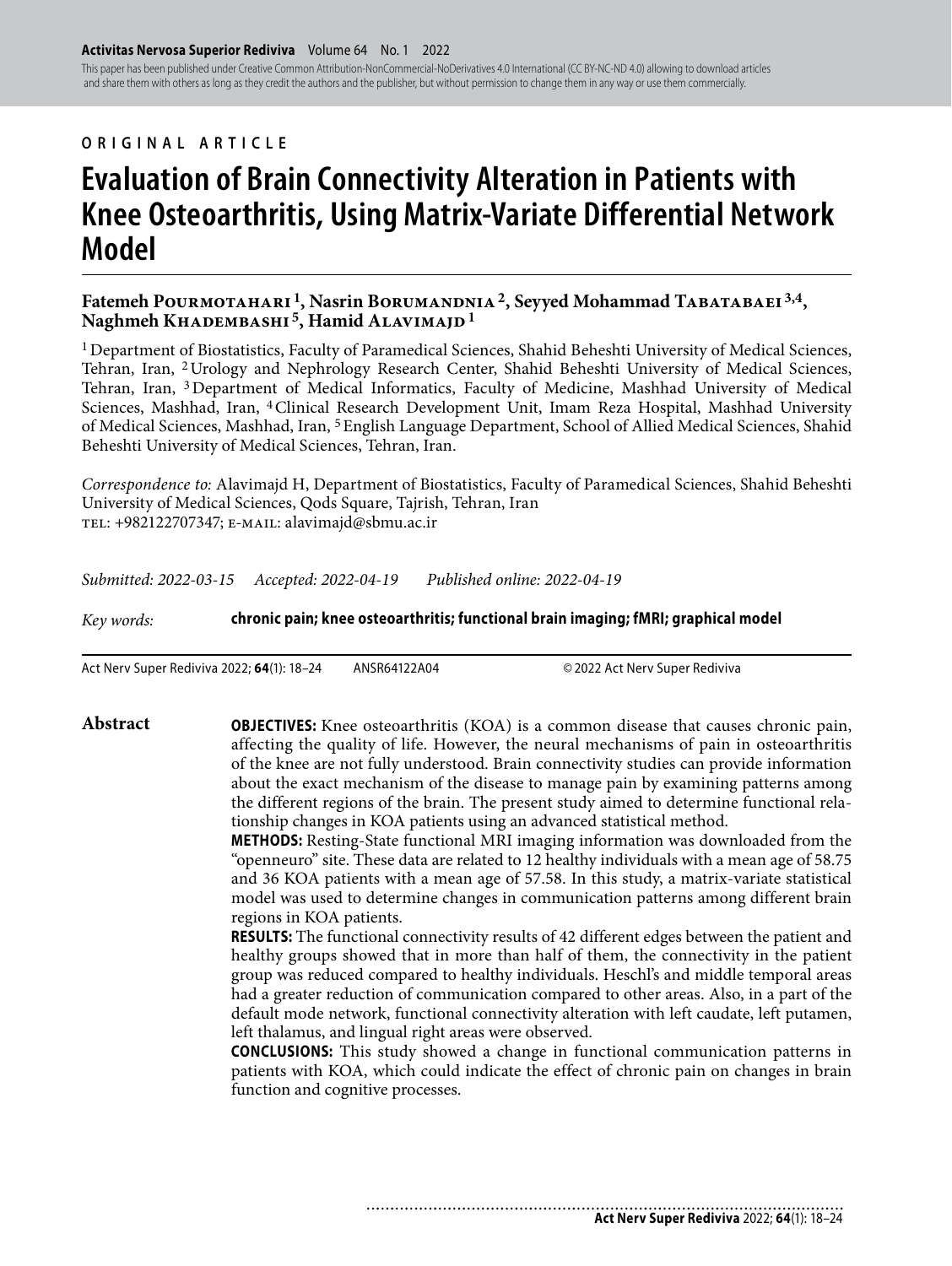# **Introduction**

Chronic pain (CP) is one of the most common and complex public health problems that cause persistent unpleasant physical and mental conditions. The average prevalence of chronic pain in each country is reported to be between 18% to 40%, and the resulting burden is increasing worldwide (Elzahaf *et al.* 2012; Jackson *et al.* 2016; Sá *et al.* 2019). Since pain is a subjective feeling, its objective measurement is associated with problems; so, due to the high cost of health care, the assessment of chronic pain management in patients is not done well (Galer & Jensen 1997; Edwards *et al.* 2016).

Knee osteoarthritis (KOA) is the most common cause of chronic pain that affects a person's quality of life. KOA is a multi-factorial disease that progresses slowly and mostly affects knee joints. The most crucial symptom in diagnosing knee osteoarthritis is persistent pain, which is associated with decreased physical function and muscle weakness. Several treatments are often related to symptom relief, and despite recent advances in the pathogenesis of the disease, there exists no treatment that reduces symptoms and prevents disease progression. Therefore, using appropriate measurement tools to identify the exact mechanisms of the disease can improve pain management (Felson 2009; Michael *et al.* 2010; Schaible 2012; Lu *et al.* 2015; Lespasio *et al.* 2017; Lambova & Müller-Ladner 2018).

Functional magnetic resonance imaging (fMRI) is a powerful non-invasive tool that can provide information on brain mechanisms of pain. In this method, blood-oxygen-level- dependent (BOLD) signals of active areas of the brain, are measured. Then the functional connectivity (FC) method recognizes the variation of brain communication patterns between healthy and sick people by estimating the temporal correlation of these signals. FC studies are used in various clinical areas, including patients with chronic pain (Brodersen *et al.* 2012; Tanasescu *et al.* 2016; Cottam *et al.* 2018). In this regard, several studies have reported changes in the functional relationship of the default mode network (DMN) in patients with chronic pain (Napadow *et al.* 2010; Loggia *et al.* 2013; Baliki *et al.* 2014; Hemington *et al.* 2016). However, there are contradictions regarding the increase or decrease of communication in this network, which can be related to the type of statistical model used.

Analysis of brain connectivity patterns is usually based on graph theory techniques. In these methods, the brain network is shown in the form of a graph in which the desired brain areas are nodes, and the correlation between them is shown as the edge. The correlation coefficient between areas of the brain (for example, Pearson correlation coefficient, mutual information, and partial correlation coefficient) is calculated to estimate the edges; then, the hypothesis of equality of FC patterns between the healthy and sick groups is calculated (Sporns *et al.* 2000; Bullmore & Sporns 2009; Zalesky *et al.* 2010; Smith *et al.* 2011). However, in FC analysis models, most data forms are considered linear vector distributions based on regions, ignoring the dependence between the values of time series, which may lead to incorrect results. Therefore, in this study, an advanced statistical model has been used which, considering the D-trace loss function and Lasso-type penalty, identifies the differences in FC patterns of KOA patients compared to healthy individuals (Ji *et al.* 2020).

#### **Materials and methods**

#### *Subject*

This study examined resting-State fMRI data of thirtysix KOA patients (45-70 years old; 18 females and 18 males) and twelve healthy individuals (48-78 years old; 5 females and 7 males). There was no significant difference in age ( $p$ -value = 0.567) and sex ( $p$ -value = 0.617) distribution between the two groups.

#### *Data acquisition*

The data of this study was downloaded from the openneuro.org database with document ID "ds000208". Information about taking fMRI images: The scans acquisition protocol was obtained as follows: TR = 2.5 s, TE = 30 ms, thickness=3 mm, matrix size= $64 \times 64$ , flip angle = 90, the number of volumes was 300.

#### *Data processing*

Pre-processing of resting-state fMRI scans was performed using FSL software version 6.0.1. The first 10 volumes of each time course were removed due to the correction of the initial image inhomogeneity and the adaptation of people to the surrounding conditions. A total of 290 values per person was considered. Images were normalized with a voxel resolution of  $2 * 2 * 2$ mm3 and were smoothed using a Gaussian filter with 6 mm FWHM. Then, the pre-processed images were divided into 90 regions of interest (ROIs) according to the AAl atlas by WFU Pickatlas toolbox in MATLAB R2019b software (Tzourio-Mazoyer *et al.* 2002). By removing the regions whose time series showed zero, 70 ROIs were considered to be examined in this study.

#### *Statistical analysis*

The brain connectivity of KOA patients was compared to the healthy group based on the matrix-variate differential network (MVDN) model. An essential feature of this model is the ability to consider the matrix structure of fMRI data so that the rows present the ROIs and columns show the time series of the BOLD values.

Let's assume that the spatial-temporal matrices X and Y for the healthy and diseased groups have a matrix normal distribution with the Kronecker product covariance structure, respectively: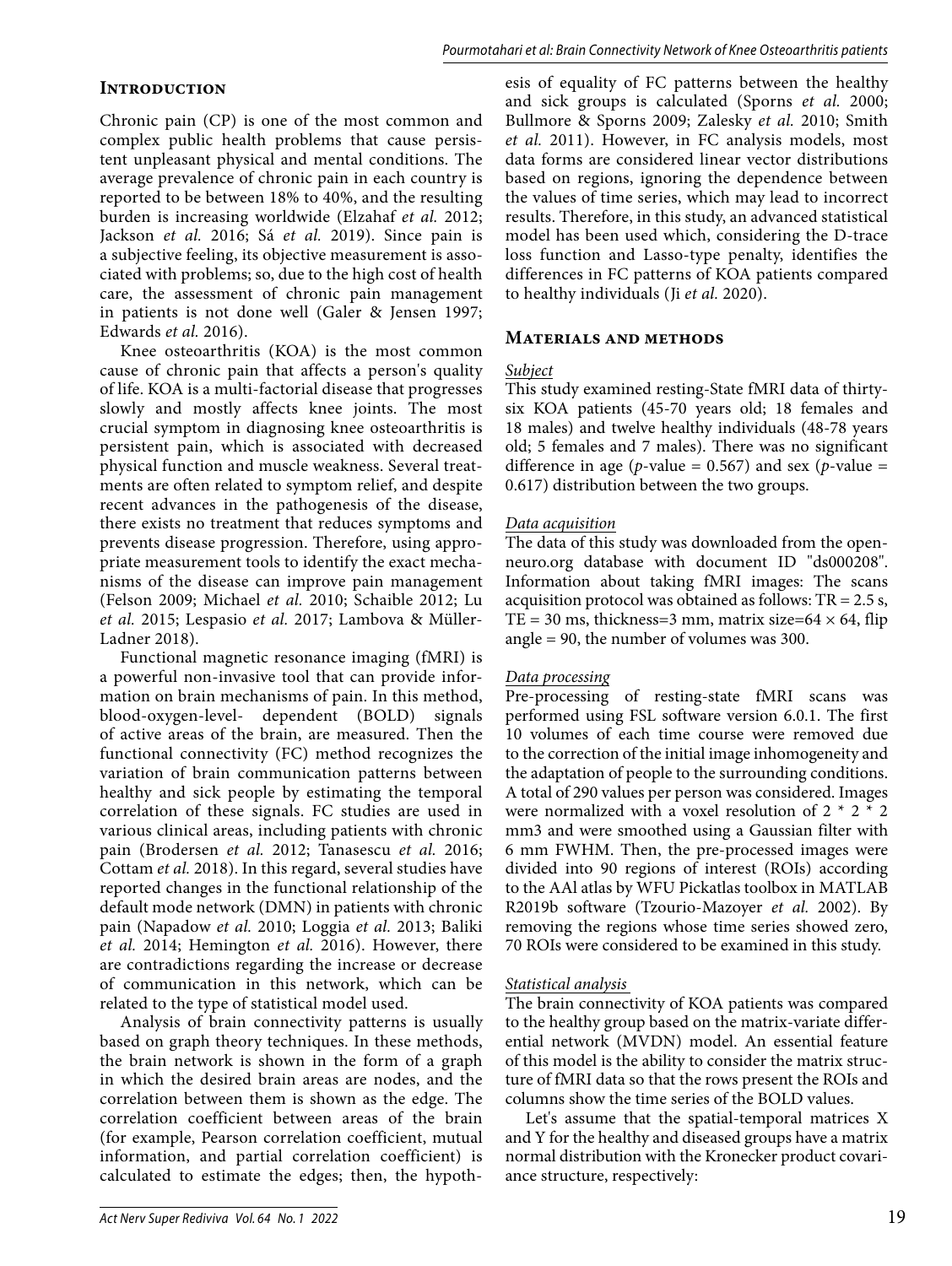$$
X \sim N_{p,q} (0_{p,q}, \Sigma_{Tx} \otimes \Sigma_{S_X})
$$
  
\n
$$
Y \sim N_{p,q} (0_{p,q}, \Sigma_{Tx} \otimes \Sigma_{S_Y})
$$
  
\n
$$
\Omega_{S_X} = \Sigma_{S_X}^{-1}, \quad R_{S_X} = D_{S_X}^{1/2} \Omega_X D_{S_X}^{1/2}
$$
  
\n
$$
\Omega_{S_Y} = \Sigma_{S_Y}^{-1}, \quad R_{S_Y} = D_{S_Y}^{1/2} \Omega_Y D_{S_Y}^{1/2}
$$

*p* represents the number of desired regions, and *q* represents the number of time series of BOLD values. The  $R_{SX}$  and  $R_{SY}$  are the partial correlation matrices of the patient and the healthy groups, respectively.  $D_S$  is the diagonal matrix of Ω*<sup>S</sup>* -1. ∑*TX*and ∑*TY* are considered nuisance parameters. Next, the difference between the estimates of the spatial partial correlation matrix of the two groups  $\Delta = R_{SY} - R_{SX}$  is calculated using the D- trace loss function and Lasso-type penalty for identifying functional communication networks between the patient and healthy groups. The interpretation of the FC between brain regions is based on the estimation of the Δ matrix, so that non-zero values in this matrix show a significant difference in the correlation of brain regions between the two groups, and zero values indicate no difference (Ji *et al.* 2020).

## **Results**

The difference in brain communication patterns between the two groups of KOA patients and healthy individuals was estimated by the MVDN model. Figure 1 shows the different edges of the brain network between the patient and healthy groups in three forms: axial view, coronal view, and sagittal view. In this diagram, the increase of functional relationship of the healthy group compared to KOA patients is manifested with a green edge, and the decrease of functional relationship is manifested with a yellow edge. A total of 42 different edges were identified between the study groups, about 60% of which had reduced functional association of patients' brain areas compared to healthy individuals.

In patients, the degree of dependence of the central brain regions with the left medial frontal, left inferior frontal (orbital part), and left middle temporal areas were less, and with the right caudate, right thalamus, and right Heschl areas were more. Functional relationship of the following regions in control group compared to patient group was more: left Heschl - right middle frontal, left supplementary motor, right caudate, left pallidum as well as middle temporal - right inferior frontal (triangular part), left Rolandic, right olfactory, left superior temporal.

Moreover, there were visible functional alterations in part of the default mode network between the two groups. For example, in the patient group, the connection of the cingulum area (anterior and posterior) with



**Fig. 1.** Differentially expressed edges by MVDN method: green edges show an increase in partial correlation between areas of the brain of healthy individuals compared to the patient group, and yellow edges show a decrease in correlation.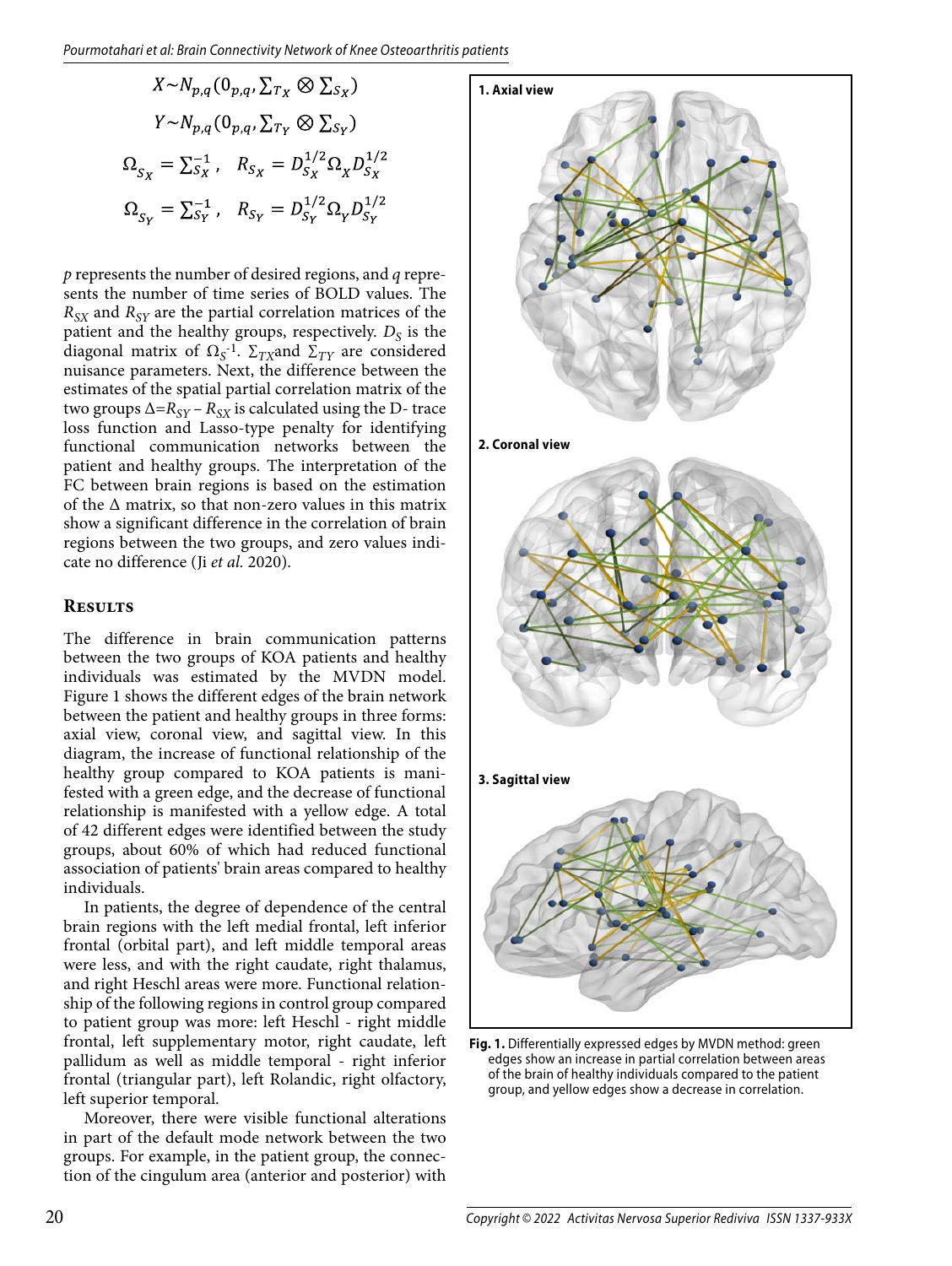| Tab. 1. Differentially expressed edges between brain areas; the 1 symbol shows an increase in the correlation between brain areas in |  |
|--------------------------------------------------------------------------------------------------------------------------------------|--|
| healthy individuals compared to KOA patients. The <i>I</i> symbol shows the decrease in this correlation.                            |  |

| <b>Different expressed edges</b> |                    |                       | KOA*               | Control* | Increase/decrease |                    |
|----------------------------------|--------------------|-----------------------|--------------------|----------|-------------------|--------------------|
| 1                                | PreCG.L            | $\Longleftrightarrow$ | MFG.L              | $-0.762$ | 0.620             | Î                  |
| $\overline{2}$                   | PreCG.L            | $\Longleftrightarrow$ | IFGoperc.L         | $-0.675$ | 0.348             | Î                  |
| 3                                | MFG.L              | $\Longleftrightarrow$ | IFGoperc.L         | 0.299    | 0.425             | $\mathbb{I}$       |
| 4                                | MFG.R              | $\Longleftrightarrow$ | <b>IFGtriang.R</b> | 0.237    | 0.276             | J                  |
| 5                                | MFG.L              | $\Longleftrightarrow$ | SMA.L              | $-0.404$ | 0.685             | J                  |
| 6                                | IFGoperc.L         | $\Longleftrightarrow$ | SMA.L              | $-0.888$ | $-0.143$          | $\hat{\mathbb{I}}$ |
| $\overline{7}$                   | MFG.L              | $\Longleftrightarrow$ | ORBsupmed.L        | 0.724    | $-0.505$          | $\hat{\mathbb{I}}$ |
| 8                                | IFGoperc.L         | $\Longleftrightarrow$ | INS.R              | 0.713    | $-0.100$          | Î                  |
| 9                                | PCG.L              | $\Longleftrightarrow$ | PCG.R              | 0.933    | 0.921             | ⇑                  |
| 10                               | SFGdor.R           | $\Longleftrightarrow$ | CAL.R              | 0.753    | 0.052             | ⇑                  |
| 11                               | SFGdor.R           | $\Longleftrightarrow$ | LING.R             | 0.685    | $-0.165$          | Î                  |
| 12                               | ACG.L              | $\Longleftrightarrow$ | LING.R             | $-0.522$ | 0.155             | $\hat{\mathbb{I}}$ |
| 13                               | SMA.R              | $\Longleftrightarrow$ | FFG.L              | $-0.259$ | $-0.868$          | J                  |
| 14                               | DCG.R              | $\Longleftrightarrow$ | FFG.L              | $-0.104$ | $-0.702$          | J                  |
| 15                               | <b>IFGtriang.R</b> | $\Longleftrightarrow$ | FFG.R              | 0.771    | 0.295             | $\hat{\mathbb{I}}$ |
| 16                               | ORBsupmed.R        | $\Longleftrightarrow$ | PoCG.L             | $-0.699$ | $-0.573$          | $\hat{\mathbb{I}}$ |
| 17                               | MFG.R              | $\Longleftrightarrow$ | SMG.L              | $-0.302$ | 0.205             | Î                  |
| 18                               | <b>IFGtriang.L</b> | $\Longleftrightarrow$ | SMG.R              | $-0.547$ | $-0.766$          | Į                  |
| 19                               | OLF.R              | $\Longleftrightarrow$ | SMG.R              | $-0.336$ | $-0.521$          | J                  |
| 20                               | AMYG.L             | $\Longleftrightarrow$ | SMG.R              | $-0.265$ | $-0.561$          | ſ                  |
| 21                               | OLF.R              | $\Longleftrightarrow$ | PCUN.L             | $-0.500$ | $-0.624$          | ⇓                  |
| 22                               | OLF.R              | $\Longleftrightarrow$ | CAU.L              | 0.646    | 0.716             | Į                  |
| 23                               | PCG.R              | $\Longleftrightarrow$ | CAU.L              | $-0.652$ | $-0.515$          | $\hat{\mathbb{I}}$ |
| 24                               | PreCG.R            | $\Longleftrightarrow$ | CAU.R              | $-0.710$ | $-0.839$          | J                  |
| 25                               | PCG.R              | $\Longleftrightarrow$ | PUT.L              | $-0.451$ | $-0.483$          | J                  |
| 26                               | PCG.R              | $\Longleftrightarrow$ | THA.L              | $-0.612$ | $-0.708$          | $\mathbb{J}$       |
| 27                               | PreCG.R            | $\Longleftrightarrow$ | THA.R              | $-0.609$ | $-0.802$          | Į                  |
| 28                               | PoCG.L             | $\Longleftrightarrow$ | THA.R              | $-0.572$ | $-0.606$          | J                  |
| 29                               | MFG.R              | $\Longleftrightarrow$ | HES.L              | 0.349    | $-0.251$          | $\hat{\mathbb{I}}$ |
| 30                               | SMA.L              | $\Longleftrightarrow$ | HES.L              | 0.495    | $-0.210$          | Î                  |
| 31                               | SMA.R              | $\Longleftrightarrow$ | HES.L              | 0.538    | $-0.171$          | $\hat{\mathbb{I}}$ |
| 32                               | CAU.R              | $\Longleftrightarrow$ | HES.L              | $-0.586$ | 0.148             | $\hat{\mathbb{I}}$ |
| 33                               | PAL.L              | $\Longleftrightarrow$ | HES.L              | $-0.610$ | 0.254             | ⇑                  |
| 34                               | ROL.R              | $\Longleftrightarrow$ | HES.R              | 0.944    | 0.964             | ⇓                  |
| 35                               | SMA.L              | $\Longleftrightarrow$ | HES.R              | 0.774    | $-0.002$          | $\hat{\mathbb{I}}$ |
| 36                               | HES.L              | $\Longleftrightarrow$ | TPOsup.L           | $-0.236$ | 0.494             | Į                  |
| 37                               | FFG.R              | $\Longleftrightarrow$ | TPOsup.R           | 0.920    | 0.871             | $\hat{\mathbb{I}}$ |
| 38                               | ROL.L              | $\Longleftrightarrow$ | MTG.L              | 0.611    | 0.461             | ⇑                  |
| 39                               | <b>IFGtriang.R</b> | $\Longleftrightarrow$ | MTG.R              | 0.759    | 0.416             | $\hat{\mathbb{I}}$ |
| 40                               | OLF.R              | $\Longleftrightarrow$ | MTG.R              | 0.412    | 0.170             | $\hat{\mathbb{I}}$ |
| 41                               | STG.L              | $\Longleftrightarrow$ | MTG.R              | $-0.081$ | 0.006             | $\hat{\mathbb{I}}$ |
| 42                               | IFGoperc.L         | $\Longleftrightarrow$ | ITG.L              | 0.830    | 0.289             | Î                  |

\* Partial correlation values between regions in KOA patient group and control group.

Further details on the full names of the target areas (ROIs) are available in the appendix.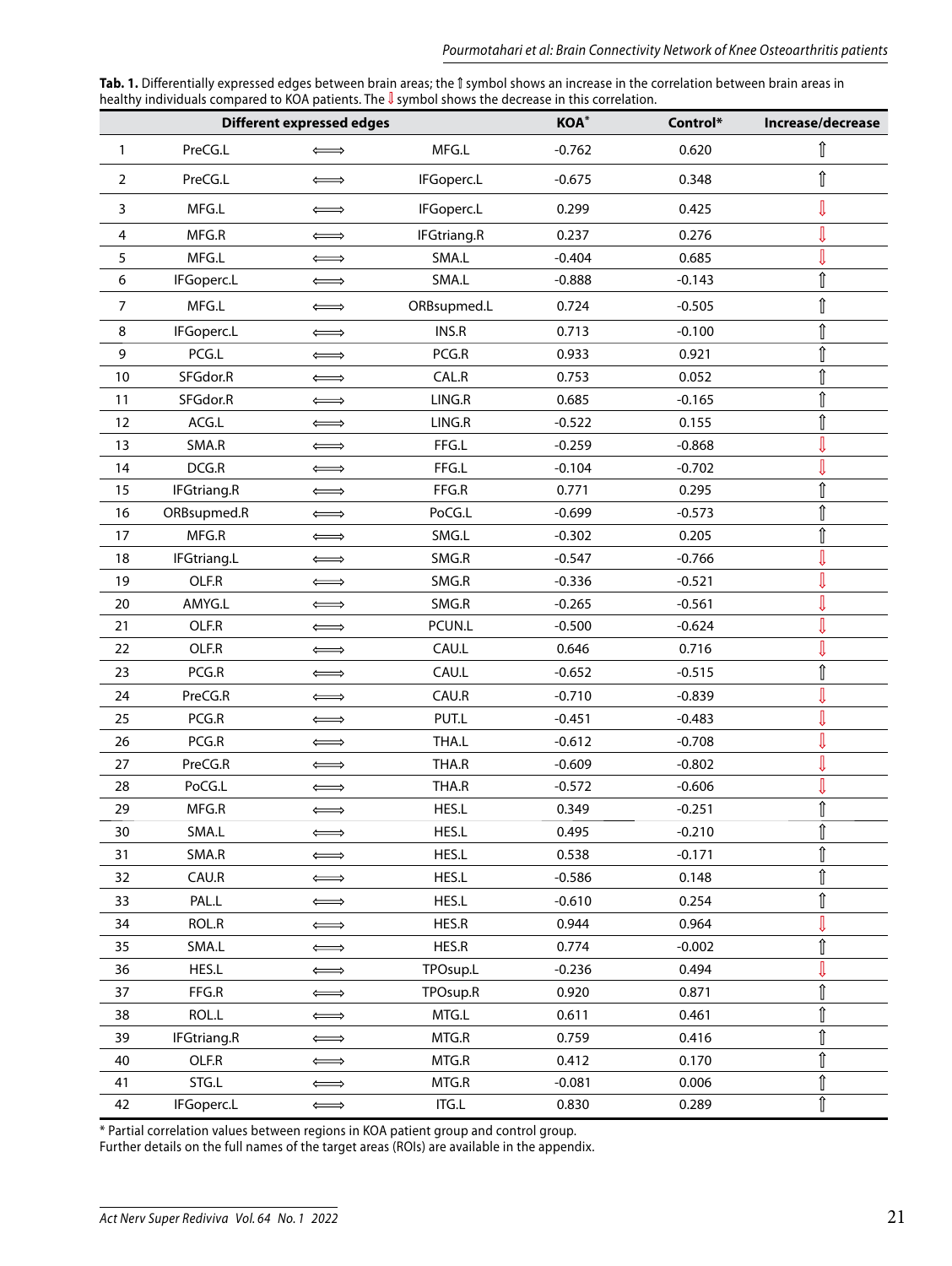the left caudate and right lingual areas decreased; on the other hand, the connection of the left precuneus area with the right olfactory area increased. Further details of the extent of correlation changes between brain regions are shown in table 1.

# **Discussion**

This study investigated functional alterations (FC alterations) of KOA patients using the MVDN method. Since the structure of fMRI data is defined based on the time series characteristics of BOLD values in each region of the brain, it seems appropriate to use this model, which uses the matrix structure of the data according to their form. In this model, the rows present the different areas of the brain, and the columns show the time series of the areas. Previous models of differential networks often consider the data form as a linear vector distribution based on regions. In these cases, ignoring the dependence between BOLD values at different times may lead to incorrect results. The model used in this study, assuming the matrix-normal distribution for fMRI data and considering the D-trace loss function and Lasso-type penalty, aims at identifying the functional communication patterns in KOA patients.

According to the result of this model, in patients, the functional relationship in more than half of the edges was less than healthy individuals. Heschl and middle temporal regions had a greater decrease in communication compared to the other regions. In this regard, Selvarajah *et al.* (2018) reported a reduction in the functional association of the postcentral, superior frontal, and Heschl areas in patients with painful diabetic neuropathy. This study showed that chronic pain has a significant effect on brain function in diabetic patients. The results of another study on patients with chronic musculoskeletal pain showed a significant difference in Heschl's neural activity between the patient and healthy groups (Taylor *et al.* 2016). Heschl's gyrus is an area of the primary auditory cortex involved in memory, learning, and emotional processing (Da Costa *et al.* 2011; Weinberger 2015; Concina *et al.* 2019). The middle temporal gyrus is also involved in the processes such as language and semantic memory processing (Onitsuka *et al.* 2004) .Hence, functional changes in these areas in patients with chronic pain can disrupt cognitive processes. On the other hand, the present study showed an increase in the dependence of the left amygdala - right supramarginal areas in KOA patients compared to healthy individuals, which is in line with the study of Timmers *et al.* (2021), which was performed on young people with chronic pain. The dependence of right insula- left inferior frontal (opercular part) areas in the patient group was reduced. In this regard, the results of another study on KOA patients showed that the degree of negative correlation between right insula and DMN has increased (Cottam *et al.* 2018).

DMN is one of the main networks whose function changes under the influence of chronic pain. These functional changes can have a great impact on cognitive processes (Alshelh *et al.* 2018). This study examined the frontal superior medial, cingulum (anterior and posterior), and precuneus areas as key parts of this network. The functional alteration of this network with the right olfactory, left caudate, left putamen and left thalamus, and right lingual were observed. In this regard, Lan *et al.* (2020) reported an increase in functional association between the left precuneus gyrus and right supplementary motor areas of the patients compared to the control group through examining the functional changes in the brains of KOA patients older than 65. In addition, several studies have shown functional changes in DMN areas in patients with chronic pain(Baliki *et al.* 2008; Kucyi *et al.* 2014; Alshelh *et al.* 2018; Čeko *et al.* 2020).

# **Conclusion**

This study investigated changes in brain connectivity in patients with KOA using an advanced matrix-variate model. The finding showed different dependencies between the brain areas of the patient group and healthy individuals, which could indicate the effect of chronic pain on changes in overall brain function and impaired cognitive processes.

## **Acknowledgments**

We would thank the openneuro team for sharing the imaging data.

## **Competing interests**

Authors state no conflict of interest.

## **Ethical approval**

Ethical approval was waived for this study, due to the data of this study were downloaded from the publicly available openneuro database.

**REFERENCES** 

- 1 Alshelh Z, Marciszewski KK, Akhter R, Di Pietro F, Mills EP, Vickers ER, et al. (2018). Disruption of default mode network dynamics in acute and chronic pain states. NeuroImage Clin. **17**: 222–231.
- 2 Baliki MN, Geha PY, Apkarian AV, Chialvo DR (2008). Beyond feeling: chronic pain hurts the brain, disrupting the default-mode network dynamics. J Neurosci. **28**: 1398–1403.
- 3 Baliki MN, Mansour AR, Baria AT, Apkarian AV (2014). Functional reorganization of the default mode network across chronic pain conditions. PLoS One. **9**: e106133.
- 4 Brodersen KH, Wiech K, Lomakina EI, Lin CS, Buhmann JM, Bingel U, et al. (2012). Decoding the perception of pain from fMRI using multivariate pattern analysis. Neuroimage. **63**: 1162–1170.
- 5 Bullmore E & Sporns O (2009). Complex brain networks: graph theoretical analysis of structural and functional systems. Nat Rev Neurosci. **10**: 186–198.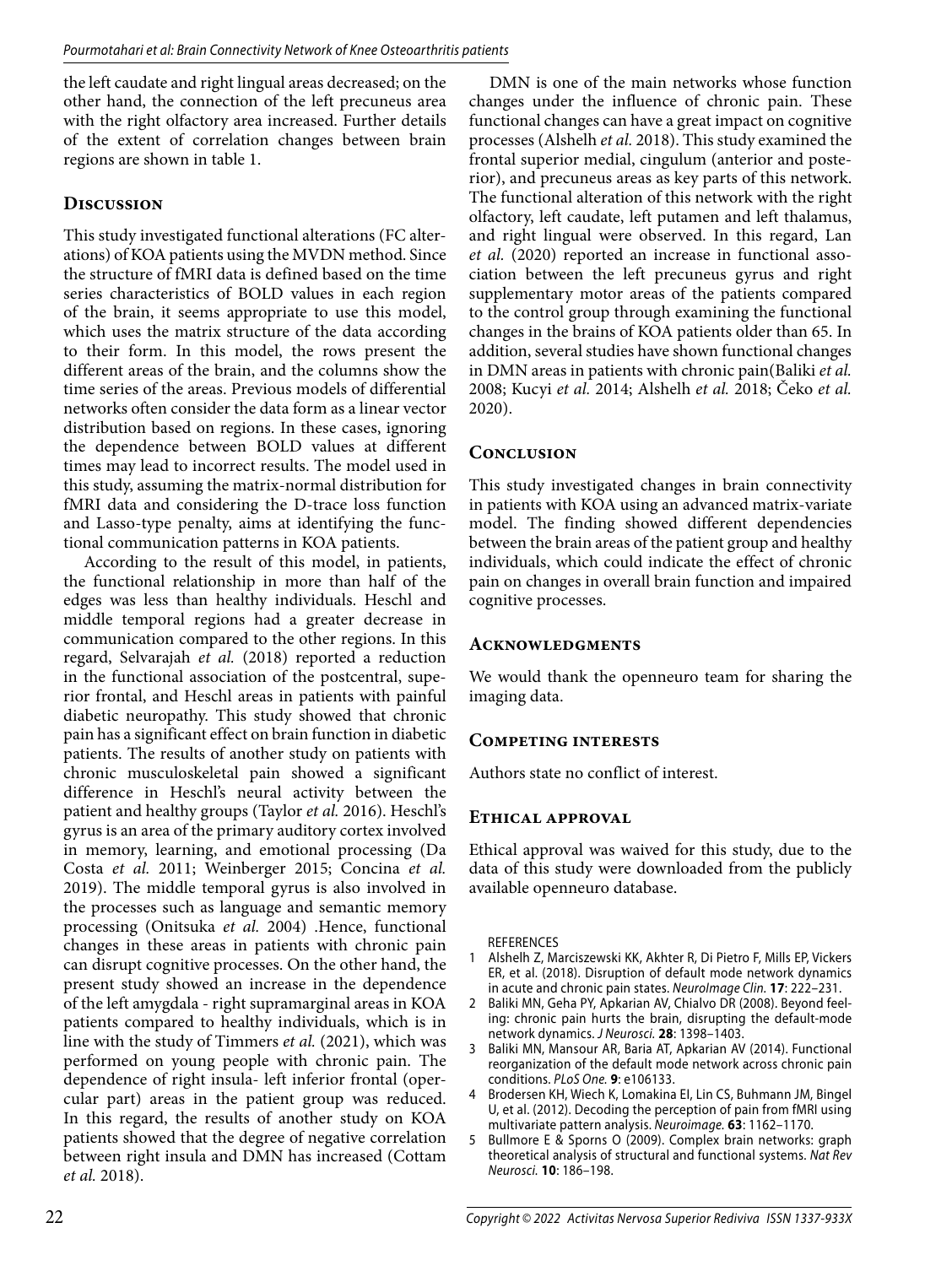- 6 Čeko M, Frangos E, Gracely J, Richards E, Wang B, Schweinhardt P, et al. (2020). Default mode network changes in fibromyalgia patients are largely dependent on current clinical pain. Neuroimage. **216**: 116877.
- 7 Concina G, Renna A, Grosso A, Sacchetti B (2019). The auditory cortex and the emotional valence of sounds. Neurosci Biobehav Rev. **98**: 256–264.
- 8 Cottam WJ, Iwabuchi SJ, Drabek MM, Reckziegel D, Auer DP (2018). Altered connectivity of the right anterior insula drives the pain connectome changes in chronic knee osteoarthritis. Pain. **159**: 929–938.
- 9 Da Costa S, van der Zwaag W, Marques JP, Frackowiak RS, Clarke S, Saenz M (2011). Human primary auditory cortex follows the shape of Heschl's gyrus. J Neurosci. **31**: 14067–14075.
- 10 Edwards RR, Dworkin RH, Turk DC, Angst MS, Dionne R, Freeman R, et al. (2016). Patient phenotyping in clinical trials of chronic pain treatments: IMMPACT recommendations. Pain. **157**: 1851– 1871.
- 11 Elzahaf RA, Tashani OA, Unsworth BA, Johnson MI (2012). The prevalence of chronic pain with an analysis of countries with a Human Development Index less than 0.9: a systematic review without meta-analysis. Curr Med Res Opin. **28**: 1221–1229.
- 12 Felson DT (2009). Developments in the clinical understanding of osteoarthritis. Arthritis Res Ther. **11**: 1–11.
- 13 Galer BS & Jensen MP (1997). Development and preliminary validation of a pain measure specific to neuropathic pain: the Neuropathic Pain Scale. Neurology. **48**: 332–338.
- 14 Hemington KS, Wu Q, Kucyi A, Inman RD, Davis KD (2016). Abnormal cross-network functional connectivity in chronic pain and its association with clinical symptoms. Brain Struct Funct. **221**: 4203–4219.
- 15 Jackson T, Thomas S, Stabile V, Shotwell M, Han X, McQueen K (2016). A systematic review and meta-analysis of the global burden of chronic pain without clear etiology in low-and middleincome countries: trends in heterogeneous data and a proposal for new assessment methods. Anesth Analg. **123**: 739–748.
- 16 Ji J, He Y, Liu L, Xie L (2020). Brain connectivity alteration detection via matrix‐variate differential network model. Biometrics. **77**: 1409–1421.
- 17 Kucyi A, Moayedi M, Weissman-Fogel I, Goldberg MB, Freeman BV, Tenenbaum HC, et al. (2014). Enhanced medial prefrontaldefault mode network functional connectivity in chronic pain and its association with pain rumination. J Neurosci. **34**: 3969– 3975.
- 18 Lambova SN & Müller-Ladner U (2018). Osteoarthritis-current insights in pathogenesis, diagnosis and treatment. Curr Rheumatol Rev. **14**: 91–97.
- 19 Lan F, Lin G, Cao G, Li Z, Ma D, Liu F, et al. (2020). Altered intrinsic brain activity and functional connectivity before and after knee arthroplasty in the elderly: a resting-state fMRI study. Front Neurol. **11**: 1087.
- 20 Lespasio MJ, Piuzzi NS, Husni ME, Muschler GF, Guarino A, Mont MA (2017). Knee osteoarthritis: a primer. Perm J. **21**: 16–22.
- 21 Loggia ML, Kim J, Gollub RL, Vangel MG, Kirsch I, Kong J, et al. (2013). Default mode network connectivity encodes clinical pain: an arterial spin labeling study. Pain. **154**: 24–33.
- 22 Lu M, Su Y, Zhang Y, Zhang Z, Wang W, He Z, et al. (2015). Effectiveness of aquatic exercise for treatment of knee osteoarthritis. Z Rheumatol. **74**: 543–552.
- 23 Michael JW-P, Schlüter-Brust KU, Eysel P (2010). The epidemiology, etiology, diagnosis, and treatment of osteoarthritis of the knee. Dtsch Arztebl Int. **107**: 152–162.
- 24 Napadow V, LaCount L, Park K, As‐Sanie S, Clauw DJ, Harris RE (2010). Intrinsic brain connectivity in fibromyalgia is associated with chronic pain intensity. Arthritis Rheum. **62**: 2545–2555.
- 25 Onitsuka T, Shenton ME, Salisbury DF, Dickey CC, Kasai K, Toner SK, et al. (2004). Middle and inferior temporal gyrus gray matter volume abnormalities in chronic schizophrenia: an MRI study. Am J Psychiatry. **161**: 1603–1611.
- 26 Sá KN, Moreira L, Baptista AF, Yeng LT, Teixeira MJ, Galhardoni R, et al. (2019). Prevalence of chronic pain in developing countries: systematic review and meta-analysis. Pain Rep. **4**: e779.
- 27 Schaible H-G (2012). Mechanisms of chronic pain in osteoarthritis. Curr Rheumatol Rep. **14**: 549–556.
- 28 Selvarajah D, Awadh M, Gandhi R, Wilkinson ID, Tesfaye S (2018). Alterations in somatomotor network functional connectivity in painful diabetic neuropathy—a resting state functional magnetic resonance imaging study. Diabetes. **67**(Supplement\_1): 61–OR.
- 29 Smith SM, Miller KL, Salimi-Khorshidi G, Webster M, Beckmann CF, Nichols TE, et al. (2011). Network modelling methods for FMRI. Neuroimage. **54**: 875–891.
- 30 Sporns O, Tononi G, Edelman GM (2000). Theoretical neuroanatomy: relating anatomical and functional connectivity in graphs and cortical connection matrices. Cerebral Cortex. **10**: 127–141.
- 31 Tanasescu R, Cottam WJ, Condon L, Tench CR, Auer DP (2016). Functional reorganisation in chronic pain and neural correlates of pain sensitisation: a coordinate based meta-analysis of 266 cutaneous pain fMRI studies. Neurosci Biobehav Rev. **68**: 120–133.
- 32 Taylor AM, Harris AD, Varnava A, Phillips R, Hughes O, Wilkes AR, et al. (2016). Neural responses to a modified Stroop paradigm in patients with complex chronic musculoskeletal pain compared to matched controls: an experimental functional magnetic resonance imaging study. BMC Psychol. **4**: 5.
- 33 Timmers I, López-Solà M, Heathcote LC, Heirich M, Rush GQ, Shear D, et al. (2021). Amygdala functional connectivity mediates the association between catastrophizing and threat-safety learning in youth with chronic pain. Pain. Epub ahead of print.
- 34 Tzourio-Mazoyer N, Landeau B, Papathanassiou D, Crivello F, Etard O, Delcroix N, et al. (2002). Automated anatomical labeling of activations in SPM using a macroscopic anatomical parcellation of the MNI MRI single-subject brain. Neuroimage. **15**: 273– 289.
- 35 Weinberger NM (2015). New perspectives on the auditory cortex: learning and memory. Handb Clin Neurol. **129**: 117–147.
- 36 Zalesky A, Fornito A, Bullmore ET (2010). Network-based statistic: identifying differences in brain networks. Neuroimage. **53**: 1197– 1207.